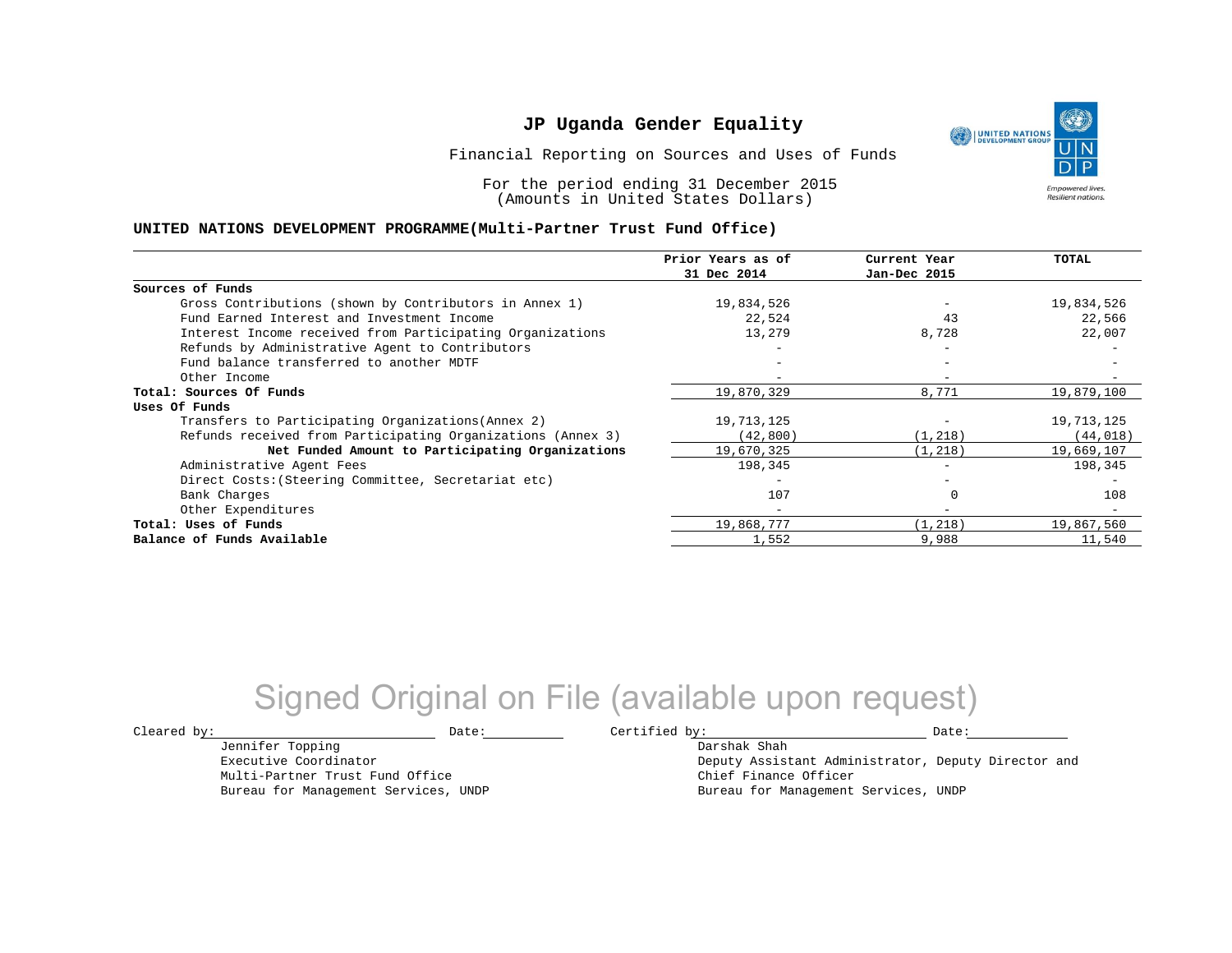

Financial Reporting on Sources and Uses of Funds

For the period ending 31 December 2015 (Amounts in United States Dollars)

#### **UNITED NATIONS DEVELOPMENT PROGRAMME(Multi-Partner Trust Fund Office)**

**Annex - 1: Gross Contributions**

|                                | Prior Years as of | Current Year             | TOTAL      |
|--------------------------------|-------------------|--------------------------|------------|
|                                | 31 Dec 2014       | Jan-Dec 2015             |            |
| Contributors                   |                   |                          |            |
| DEPARTMENT FOR INT'L DEVELOPME | 19,834,526        | $\overline{\phantom{0}}$ | 19,834,526 |
| Total: Contributions           | 19,834,526        | $-$                      | 19,834,526 |

# Signed Original on File (available upon request)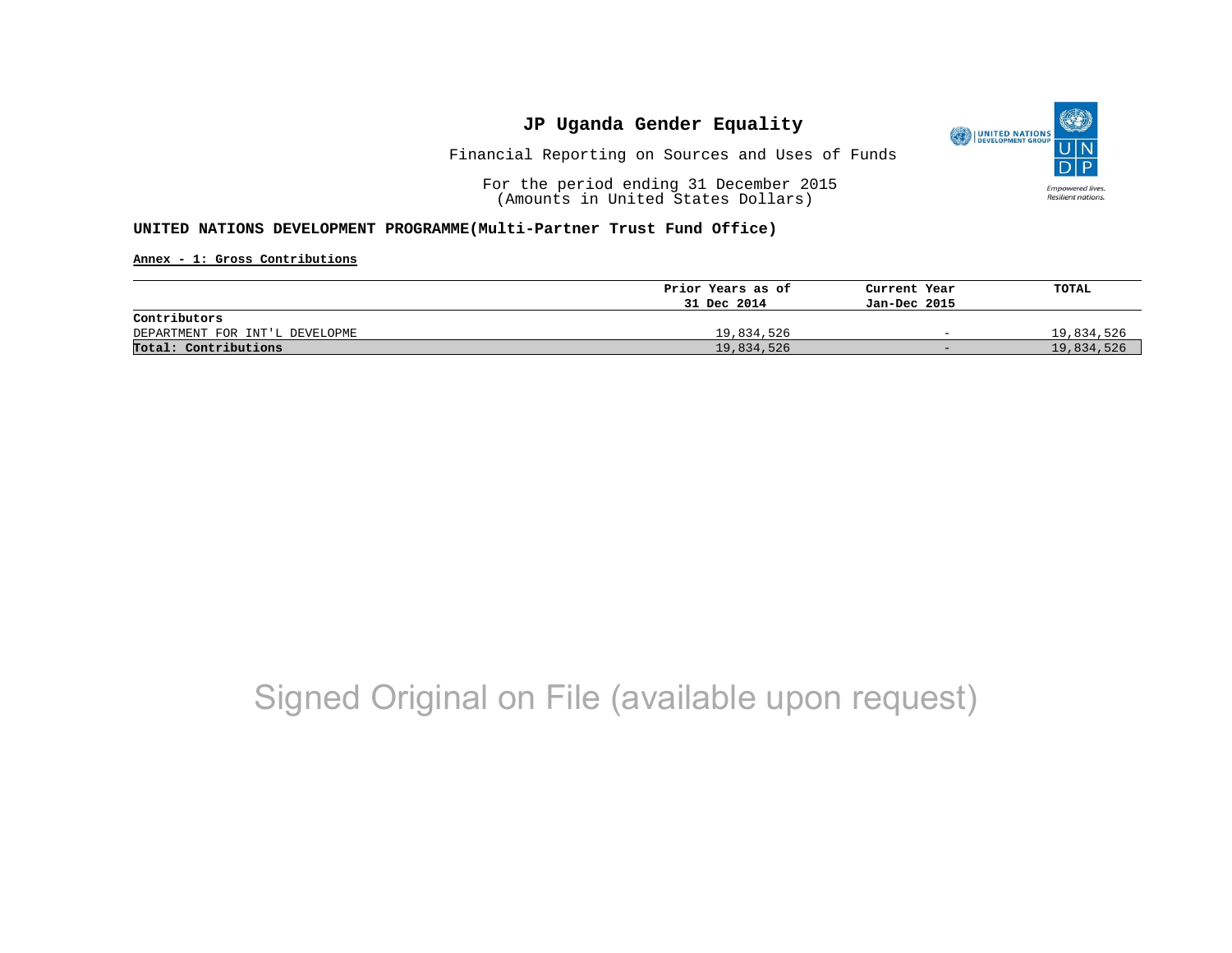

Financial Reporting on Sources and Uses of Funds

For the period ending 31 December 2015 (Amounts in United States Dollars)

#### **UNITED NATIONS DEVELOPMENT PROGRAMME(Multi-Partner Trust Fund Office)**

#### **Annex - 2: Transfers to Participating Organizations**

|                                                | Prior Years as of | Current Year             | TOTAL      |
|------------------------------------------------|-------------------|--------------------------|------------|
|                                                | 31 Dec 2014       | Jan-Dec 2015             |            |
| FAO                                            | 240,750           | $\qquad \qquad -$        | 240,750    |
| ILO                                            | 280,340           | $\overline{\phantom{a}}$ | 280,340    |
| OHCHR                                          | 574,594           | $\overline{\phantom{m}}$ | 574,594    |
| UNCDF                                          | 609,900           | $\overline{\phantom{a}}$ | 609,900    |
| UNDP                                           | 643,101           | $\overline{\phantom{m}}$ | 643,101    |
| UNFPA                                          | 4,197,052         | $\overline{\phantom{m}}$ | 4,197,052  |
| UNHABITAT                                      | 74,900            | $\overline{\phantom{m}}$ | 74,900     |
| UNHCR                                          | 8,230             | $\overline{\phantom{m}}$ | 8,230      |
| UNICEF                                         | 2,248,284         | $\overline{\phantom{m}}$ | 2,248,284  |
| UNWOMEN                                        | 8,654,244         | $\overline{\phantom{m}}$ | 8,654,244  |
| WHO                                            | 2,181,730         | $\qquad \qquad -$        | 2,181,730  |
| Total Transfers to Participating Organizations | 19,713,125        |                          | 19,713,125 |

# Signed Original on File (available upon request)